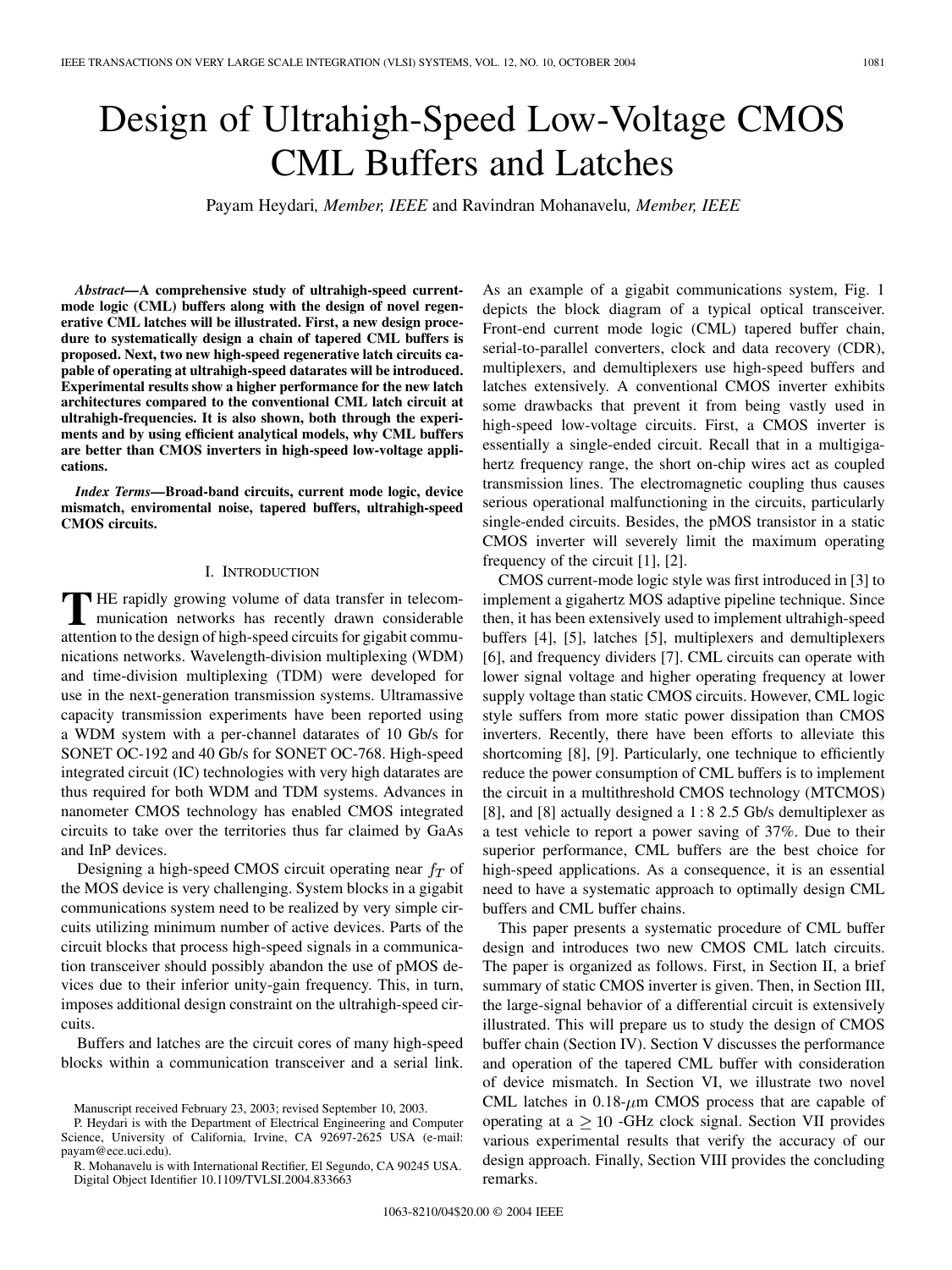

Fig. 1. System block diagram of an optical transceiver.



Fig. 2. (a) CMOS inverter. (b) Transfer characteristics.

#### II. CMOS BUFFERS

A conventional static CMOS buffer is shown in Fig. 2(a) where the input–output transfer curve is shown in Fig. 2(b).

A CMOS inverter has a number of advantages. The static power dissipation of a CMOS inverter is negligible, assuming the leakage current to be small. It exhibits the largest small-signal gain compared to any other area-efficient single-stage buffer with the same transistor sizes, and thus, is an ideal candidate for bus drivers and signal buffers in digital circuits. It shows an optimum performance with the technology scaling and has a large noise margin.

A CMOS inverter, however, suffers from a number of drawbacks that make it vulnerable in ultrahigh-speed integrated circuits. First, the use of pMOS transistor degrades the circuit maximum operation frequency (bandwidth). Secondly, like any single-ended circuit, a CMOS inverter is highly susceptible to the environmental noise sources such as power–ground



Fig. 3. (a) Input–output voltages of eight CMOS buffers switching simultaneously. (b) Power–ground bounce.

noise, substrate noise, and crosstalk. Large current surges during the voltage switching of output CMOS buffers driving large off-chip loads exacerbates the fluctuations on supply and ground rails. Noisy supply and ground wire results in noise–margin reduction, as well as a larger propagation delay for all predrivers connected to the same power and ground rail. Shown in Fig. 3(a) and (b), are the input–output voltages and the power–ground bounce noise due to simultaneous switching of eight CMOS inverters driving a large 2-pF off-chip capacitor. The gate aspect-ratios of the nMOS and pMOS devices in each CMOS inverter are 20  $\mu$ m/0.2  $\mu$ m and 40  $\mu$ m/0.2  $\mu$ m, respectively. The inductor associated with the bondwires and pad to leadframe parasitics is assumed to be 2 nH. The bondwire resistance is 1  $\Omega$ . Obviously, other CMOS circuits connected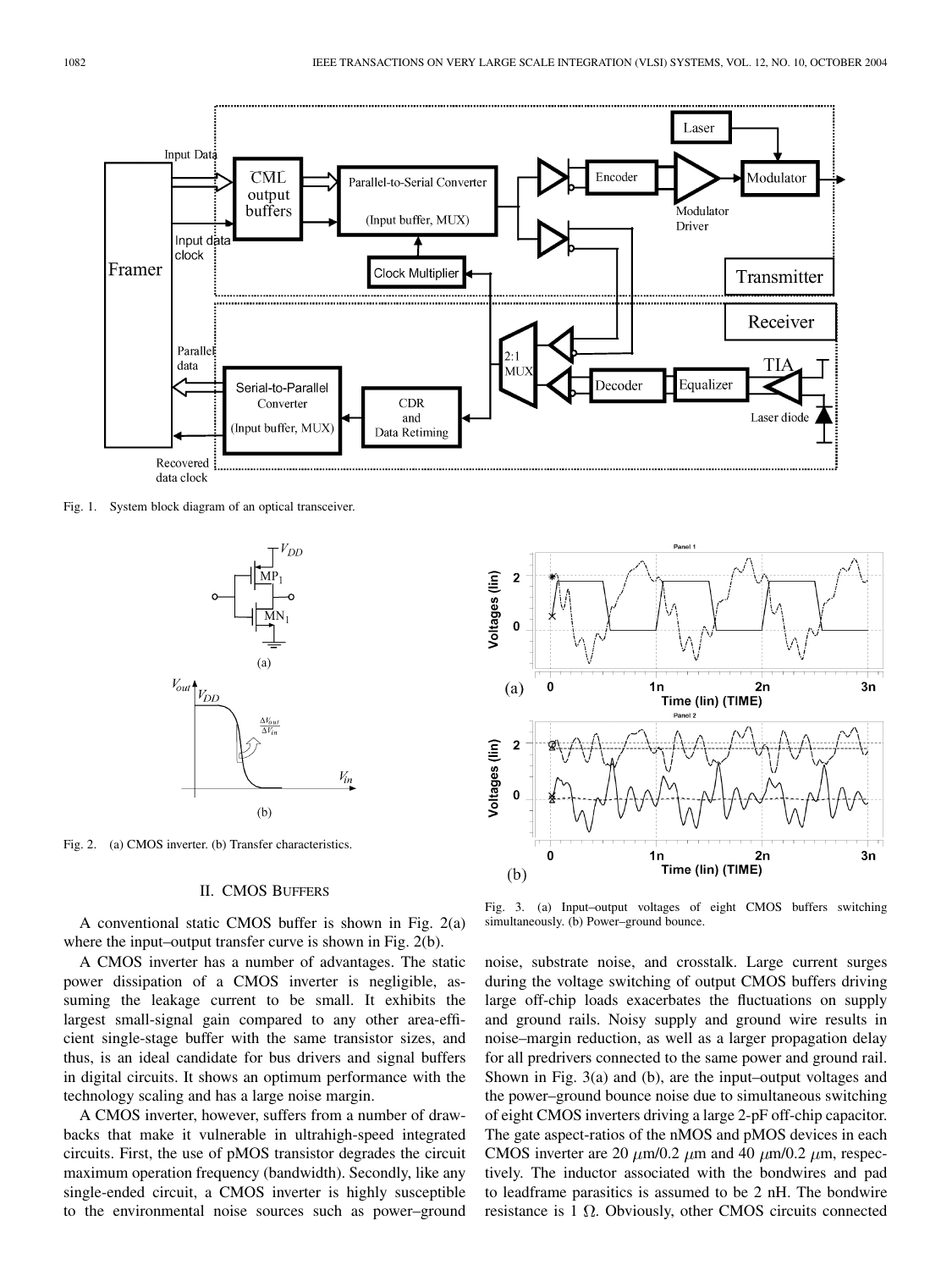

Fig. 4. (a) Neutralized CMOS differential pair. (b) Transfer characteristics.

to these noisy power and ground rails are affected by large unwanted oscillations that may cause false logic switchings. The experiment is carried out in the absence of on-chip decoupling capacitance to highlight the effect of the power–ground bounce on the performance of the off-chip CMOS drivers.

#### III. CML BUFFERS

A CML buffer is based on the differential architecture. Fig. 4(a) shows a basic differential architecture. The tail current,  $I_{SS}$ , provides an input-independent biasing for the circuit. The differential circuit is easily neutralized using a pair of capacitors,  $C_D$ , as indicated in Fig. 4(a), that will diminish the deleterious effects of input–output coupling through the device overlap capacitance,  $C_{\text{GD}}$ .

Various experimental simulations of CML circuits reveal that the long-channel transistor model still gives rise to a good estimation of the dynamic behavior of these circuits. The reason is because a CML circuit is a low-voltage circuit where the differential voltage swing is around the device threshold voltage.

As the differential input varies from  $-\infty$  to  $+\infty$ , each output node of the differential pair varies from  $V_{\text{DD}} - R_D I_{\text{SS}}$  to  $V_{\text{DD}}$ . Fig. 4(b) shows the voltage variations of the output nodes in terms of the differential input [\[10](#page-11-0)].

From Fig. 4(a), one can see that the maximum output differential voltage swing,  $V_{\text{odm}}$ , is only a function of the drain resistor and the tail current, provided that the full current switching takes place. Clearly, the maximum output swing of a CML buffer is less than that of a CMOS inverter, which makes this class of buffers an ideal choice for low-voltage integrated circuits design.

The minimum value of the input common-mode level,  $V_{\text{in,CM}_{\text{min}}}$  is achieved when the tail current begins to operate in saturation. The input common-mode level reaches its maximum value,  $V_{\text{in,CM}_{\text{max}}}$  when the transistors  $MN_1$  and  $MN_2$  are either at pinch-off or at cutoff [[10\]](#page-11-0)

$$
V_{\text{GS},12} + (V_{\text{GS3}} + V_{\text{THN}}) \le V_{\text{in,CM}}
$$
  

$$
\le \min \left[ V_{\text{DD}} - R_D \frac{I_{\text{SS}}}{2} + V_{\text{THN}}, V_{\text{DD}} \right]
$$
 (1)



Fig. 5. Large-signal  $G_m$  as a function of the differential input.

where  $V_{\text{GS},12}$  is the common-mode overdrive voltage of transistors  $MN_1$  and  $MN_2$ . Similarly, the output common-mode level varies from  $V_{\text{DD}}$  (when both  $MN_1$  and  $MN_2$  are off, and  $MN_3$  is in the triode region) to  $V_{DD} - R_D I_{SS}/2$  (when all transistors are in saturation). The voltage transition of the output common-mode level from  $V_{\text{DD}}$  to  $V_{\text{DD}} - R_D I_{\text{SS}}/2$  is determined by the subthreshold current of  $MN_1$  or  $MN_2$ .

The advantage of the differential CML buffer is understood by reviewing its large-signal behavior in response to a differential input signal. Assuming that the input common-mode level is bounded within the operating range specified in (1), a small voltage difference between  $V_{\text{in1}}$  and  $V_{\text{in2}}$  results in a corresponding differential current  $I_{D1} - I_{D2}$ , as follows [\[10\]](#page-11-0):

$$
\Delta I_D = I_{D1} - I_{D2} = \frac{1}{2} \mu_n C_{ox} \frac{W}{L} \Delta V_{in} \sqrt{\frac{4I_{SS}}{\mu_n C_{ox} \frac{W}{L}} - \Delta V_{in}^2}.
$$
\n(2)

The differential current is an odd function of the input differential voltage,  $\Delta V_{\text{in}}$ , and thus, becomes zero when the circuit is in equilibrium. Furthermore, a differential stage is more linear than a single-ended stage due to the absence of the even harmonics from the input–output characteristics. The large-signal transconductance  $G_m$  is the slope of  $\Delta I_D - \Delta I_{\text{in}}$  transfer characteristics, that is

$$
G_m = \frac{1}{2} \mu_n C_{ox} \frac{W}{L} \frac{2\Delta V_{\text{in,max}}^2 - 2\Delta V_{\text{in}}^2}{\sqrt{2\Delta V_{\text{in,max}}^2 - \Delta V_{\text{in}}^2}}
$$
(3)

where  $\Delta V_{\text{in,max}} = \sqrt{2I_{\text{SS}}/(\mu_n C_{\text{ox}}(W/L))}$ . The large-signal transconductance varies with the input differential voltage, as also shown in Fig. 5, where in this figure  $\Delta V_{\text{in,max}} = 0.4$  V. As the input differential voltage exceeds a limit, one transistor carries the entire current  $I_{SS}$ , thereby, turning off the other transistor.  $\Delta V_{\text{in,max}}$  represents the maximum input differential voltage.

An input-dependent transconductance results in a nonlinear large-signal gain. To simplify the analysis, the average value of the transconductance is utilized

$$
G_{\rm m,avg} = \frac{\int_0^{\Delta V_{\rm in,max}} G_m(\Delta V_{\rm in}) d(\Delta V_{\rm in})}{\int_0^{\Delta V_{\rm in,max}} d(\Delta V_{\rm in})}
$$

$$
= \sqrt{\frac{1}{2} \mu_n C_{\rm ox} \frac{W}{L} I_{\rm SS}}.
$$
(4)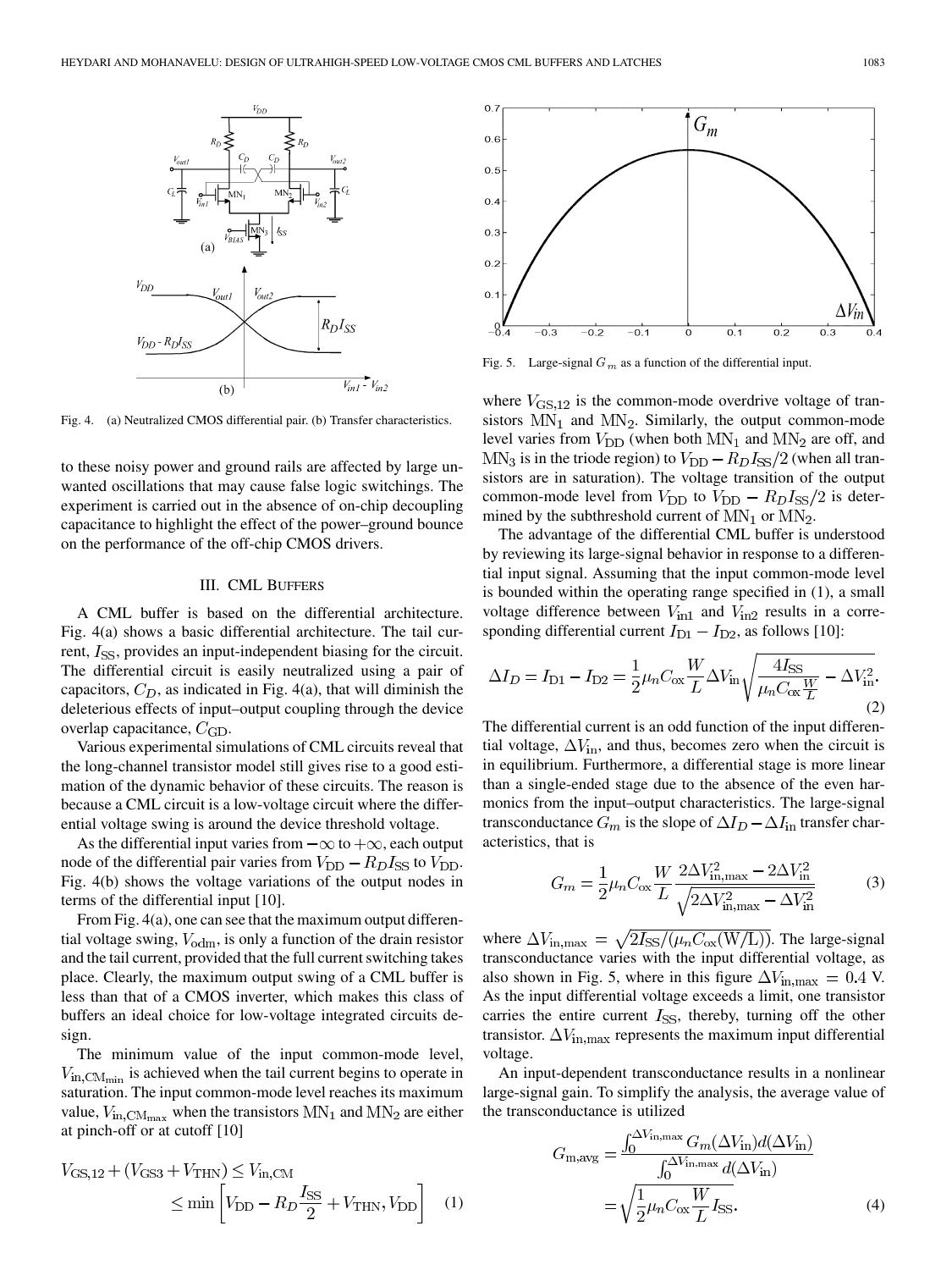

Fig. 6. Two CML buffers in cascade.

Note that  $G_{\rm m,avg}$  is  $\left(1/\sqrt{2}\right)g_{\rm m,ss}$  where  $g_{\rm m,ss}$  is the small-signal transconductance of the differential pair. A differential pair architecture using a differential signaling is insensitive to common-mode fluctuations, which makes it a better choice as a buffer than a CMOS inverter, particularly in low-noise circuit design where noise mostly appears as a common-mode component. Moreover, a noninverting buffer is easily realized using a single differential stage, as opposed to the CMOS inverter where a noninverting buffer is realized by two inverters in cascade. Therefore, a noninverting differential buffer exhibits a lower propagation delay than a CMOS buffer. A differential stage will be operating as a CML buffer, if and only if a complete current switching takes place. To make sure that the current switches entirely from one side of the differential stage to the other side, the differential input voltage must be at least  $\Delta V_{\rm in,max}.$ 

Moreover, a differential CML buffer exhibits a higher bandwidth than a conventional CMOS inverter. This is readily proved either using the time-domain delay analysis or small-signal approximation.

#### IV. TAPPERED CML BUFFER DESIGN

To achieve the best performance in a CML buffer, a complete current switching must take place and the current produced by the tail current flows through the ON branch only. To quantify the underlying conditions for complete current switching, one should consider that in practice, a CML buffer often drives another CML buffer (e.g., a tapered buffer chain), which means that output terminals of the driving buffer stage are connected to the input terminals of the driven stage, as shown in Fig. 6. To satisfy the current switching requirement, the differential voltage swing of the first CML buffer must exceed  $\Delta V_{\rm in2, max}$  of the following stage, i.e.,

$$
R_{\rm D1}I_{\rm SS1} \ge \sqrt{\frac{2I_{\rm SS2}}{\left(\mu_n C_{\rm ox}\left(\frac{\rm W}{\rm L}\right)_2\right)}}.\tag{5}
$$

In a special case of having identical CML stages in Fig. 6, (5) results in a lower bound of  $\sqrt{2}$  for the maximum small-signal voltage gain at equilibrium,  $A_{v,\text{eq}}$ .

Furthermore, the load resistors should be small in order to reduce the *RC* delay and increase the bandwidth. To guarantee a high-speed operation, nMOS transistors of the differential pair



Fig. 7. Output CML buffer driving off-chip loads. The chip-package interface is electrically modeled using a lossless transmission line.

must operate only in the saturation. To satisfy this requirement for the circuit shown in Fig. 4(a), first, the input common-mode voltage must be within the interval specified in (1); and secondly

$$
V_{\text{in}_k, \text{max}} - V_{\text{THN}} \le V_{\text{out}, kj} \le V_{\text{DD}}
$$
  
for  $k = 1, 2$  and  $j = 1, 2$  (6)

which sets a maximum allowable level for the differential output swing as follows:

$$
R_{\text{Dk}}I_{\text{SSk}} \le V_{\text{THN}} \quad \text{for} \quad k = 1, 2. \tag{7}
$$

In the particular case of output drivers, a high-speed CML driver must drive a large off-chip load through the bondwire and package trace. The output driver must thus have a large current drive capability. This means that nMOS transistors of the second CML buffer in Fig. 6 must be large. A large transistor has a large gate-to-channel capacitance that seriously degrades the propagation delay and the voltage swing of the preceeding predriver stage. To reduce the propagation delay of the predriver, a chain of tapered buffers is introduced between the first predriver stage and the output buffer. It is readily proved that the minimum delay is obtained by dividing the delay equally over all stages [[11\]](#page-11-0). This is achieved by gradually scaling up all stages with a constant taper factor  $u$ . On the other hand, the chip package interface at very high frequencies is appropriately modeled as a transmission line that is terminated by a load impedance, which is a series *RC* circuit (*cf*. Fig. 7). The series load resistance,  $Z_0$ , provides the high-frequency parallel matched termination to the bondwire. Fig. 7 shows the schematic of the output CML driver driven by  $N-1$  tapered CML stages along with the chip-package interface being modeled as the transmission line.

The chip bondwires exhibit high- $Q$  inductances. Therefore, it is safe to model the chip-package interface using a lossless transmission line. To avoid potentially disastrous transmission line effects such as slow ringing and propagation delays, the bondwires are terminated both at the source using a series termination ( $R_{\text{DN}} = Z_0$ ), and at the destination using a parallel termination  $(Z_0)$ . Given a well-defined output voltage swing  $(R_D I_{SS})$  and with  $R_D$  being determined by the matched termination, the tail current  $I_{SSN}$  is easily calculated. For instance, an output differential voltage swing of 0.4 V for a 50  $\Omega$  line driver requires a bias current of 8 mA. Now, using a set of constraints, we present design guidelines to design a tapered CML buffer chain and determine appropriate values for the circuit components of the CML buffer.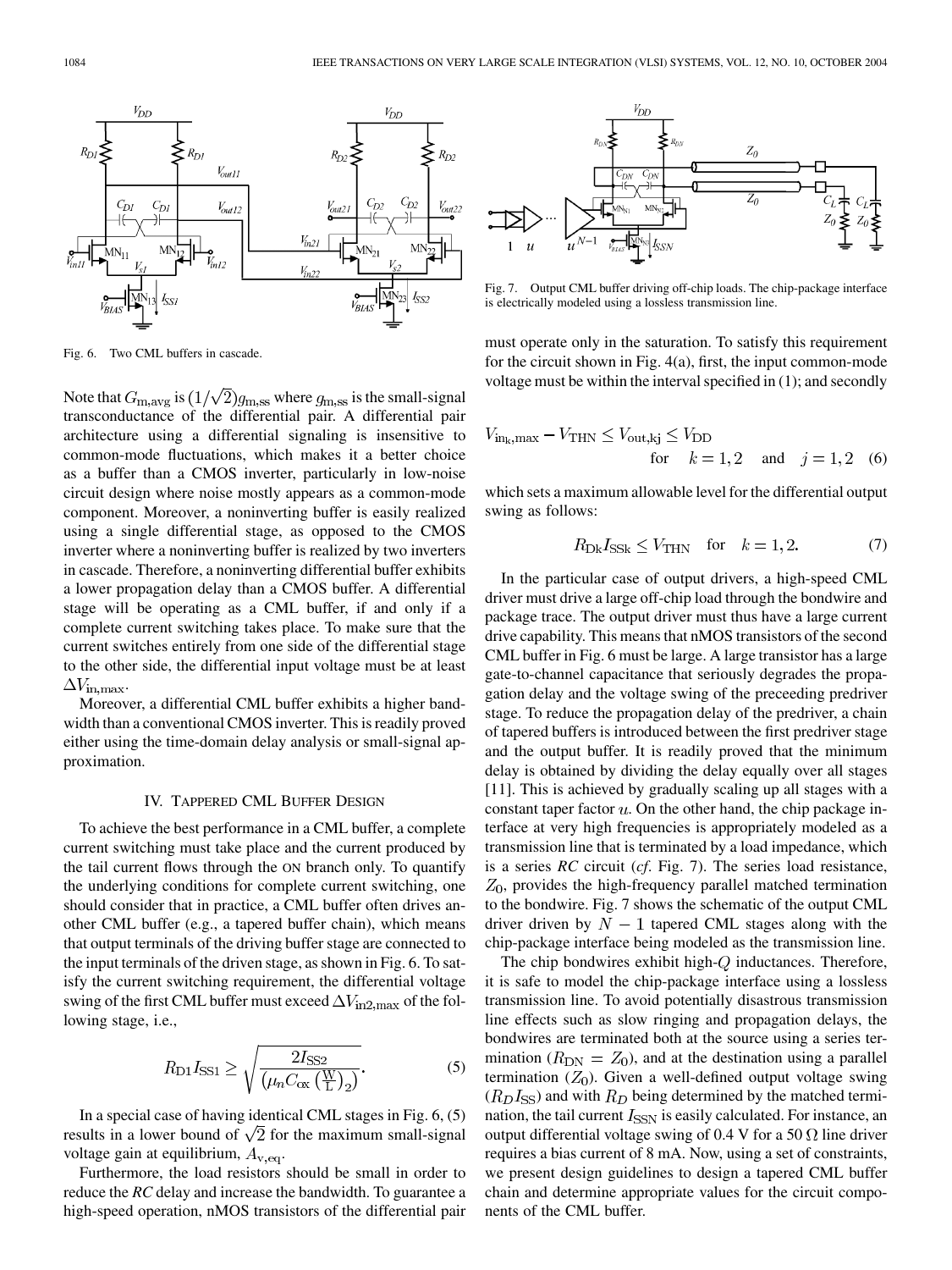The propagation delay is computed using the open-circuit time constant method [[12\]](#page-11-0). For instance, the delay of the simple low-voltage differential stage of Fig. 4(a) is  $0.69R_D C_L$ . Various HSPICE simulations on high-speed CML buffers show that the delay obtained by the open-circuit time-constant method is within 10% of the actual simulation.

Minimizing the overall propagation delay of CML buffer increases the overall operation frequency of the buffer significantly. For a slowly varying input signal, increasing the smallsignal voltage gain,  $g_{\text{m,ss}} R_{\text{out}}$ , will further decrease the output transient variations and the output transition time. In a chain of tapered CML buffers, to attain a constant voltage swing, transistor sizes are scaled up while the drain resistances are scaled down with a constant scaling factor. This will lead us to the fact that small-signal voltage gains of all constituent stages of the buffer chain are identical

$$
R_{\rm D1}\sqrt{\mu_n C_{\rm ox}\left(\frac{W}{L}\right)_1 I_{\rm SS1}} = R_{\rm D2}\sqrt{\mu_n C_{\rm ox}\left(\frac{W}{L}\right)_2 I_{\rm SS2}}
$$
  
=  $\cdots = R_D\sqrt{\mu_n C_{\rm ox}\left(\frac{W}{L}\right) I_{\rm SS}}.$ 

As a consequence, (5) and (7) provide us with a lower bound for the maximum small-signal voltage gain at equilibrium, that is

$$
\left(A_{\mathbf{v},\text{eq}} = R_D \sqrt{\mu_n C_{\text{ox}} \frac{W}{L} I_{\text{SS}}}\right) \ge \sqrt{2}.\tag{8}
$$

The drain resistor,  $R_{\text{DN}}$ , of the last output CML buffer is determined by the series impedance matching to bondwire's characteristic impedance. Subsequently,  $I_{\text{SSN}}$  of the last driver stage is calculated using the output differential voltage swing and  $R_D$ . The only remaining parameter in the last CML driver is the  $(W/L)$  of the source-coupled transistor pair, which is obtained from the common-mode analysis of the last CML buffer. If the common-mode input voltage lies in the allowable range given by (1), then the tail current will equally be divided between the two branches of the differential stage, i.e.,

$$
\left(V_{\text{in}_k, \text{CM}} - V_{\text{sk}} - V_{\text{THN}} = \sqrt{\frac{I_{\text{SSk}}}{(\mu_n C_{\text{ox}}(\frac{W}{L})_k)}}\right) \leq V_{\text{in}_k, \text{CM}} - V_{\text{BIAS}} - 2V_{\text{THN}}, \quad \text{for } k = 1, 2, ..., N \quad (9)
$$

where  $V_{\text{in}_k, \text{CM}}$  is the common-mode input voltage of the  $k^{\text{th}}$ driver in the buffer chain.  $V_{\text{in}_k, \text{CM}}$  is specified by the output common-mode voltage of the previous stage. The inequality in (9) guarantees that the tail current is in the saturation region. Given a *tapered buffer chain* with a constant differential voltage swing, the maximum  $(W/L)$  of the transistor pair of the  $k^{\text{th}}$ CML buffer is then calculated by solving (10)

$$
V_{\rm DD} - R_D \frac{I_{\rm SS}}{2} - V_{\rm BIAS} - 2V_{\rm THN} \ge \sqrt{\frac{I_{\rm SSk}}{\left(\mu_n C_{\rm ox} \left(\frac{W}{L}\right)_k\right)}}. (10)
$$

In (10),  $R_D I_{SS}$  is the constant differential output swing of a tapered CML buffer chain.

As mentioned above, in a chain of tapered CML buffers, the minimum delay is obtained by dividing the delay equally over



Fig. 8. The  $k^{\text{th}}$  and  $(k + 1)^{\text{st}}$  stages of a tapered CML buffer along with the parasitic capacitances.

all stages. However, the question is how many buffer stages are required to achieve the optimum delay. To answer this question, the propagation delay of an arbitrarily chosen CML stage in a buffer chain is first derived. Fig. 8 shows the  $k<sup>th</sup>$  stage in a chain of  $N$  tapered stages driving another CML stage along with the capacitors that contribute to the delay calculation.

The common node  $s_{k+1}$  shown in Fig. 8 experiences a double-frequency variation compared to the voltage variations [[10\]](#page-11-0). The input capacitance seen at the gate terminal of the  $(k + 1)$ <sup>st</sup> stage is, therefore, slightly smaller than the gate-source capacitance  $C_{\text{GS},k+1}$ . Ignoring the channel length modulation in MOS devices, and assuming the gate terminals of the  $(k + 1)$ <sup>st</sup> stage to have fully differential voltages, the current-voltage relationship of at each gate terminal of the  $(k+1)$ <sup>st</sup> stage is expressed as follows:

$$
I_{G,k+1,i} = \n\left[ C_{\text{GS},k+1} + \frac{C_{S,k+1}}{2} \frac{V_{\text{in},k+1,i}}{\sqrt{2V_{\text{in},\text{max}}^2 - V_{\text{in},k+1,i}^2}} \right]\n\times \frac{dV_{\text{in},k+1,i}}{\text{d}t} \quad i = 1,2 \quad (11)
$$

where  $V_{\text{in,max}} = 0.5 \Delta V_{\text{in,max}}$ , with  $\Delta V_{\text{in,max}}$  defined earlier in Section III. Equation (11) states that the large-signal input impedance of the differential pair can be defined using a nonlinear voltage-dependent effective capacitance. The value of this effective input capacitance is a function of the input voltage, thereby, varying with time. Assuming a sinusoidal input with the amplitude of  $V_{\text{in,max}}$ , the time average of this effective capacitance is calculated as follows:

$$
C_{\text{eff},k+1}
$$
  
=  $C_{\text{GS},k+1} + \frac{4}{T} \left( \int_0^{T/4} \frac{C_{\text{S},k+1}}{2} \frac{V_{\text{in},k+1,i}}{\sqrt{2V_{\text{in},\text{max}}^2 - V_{\text{in},k+1,i}^2}} dt \right)$   

$$
\approx C_{\text{GS},k+1} - \frac{C_{\text{S},k+1}}{2\pi} \ln(3 + 2\sqrt{2})
$$
(12)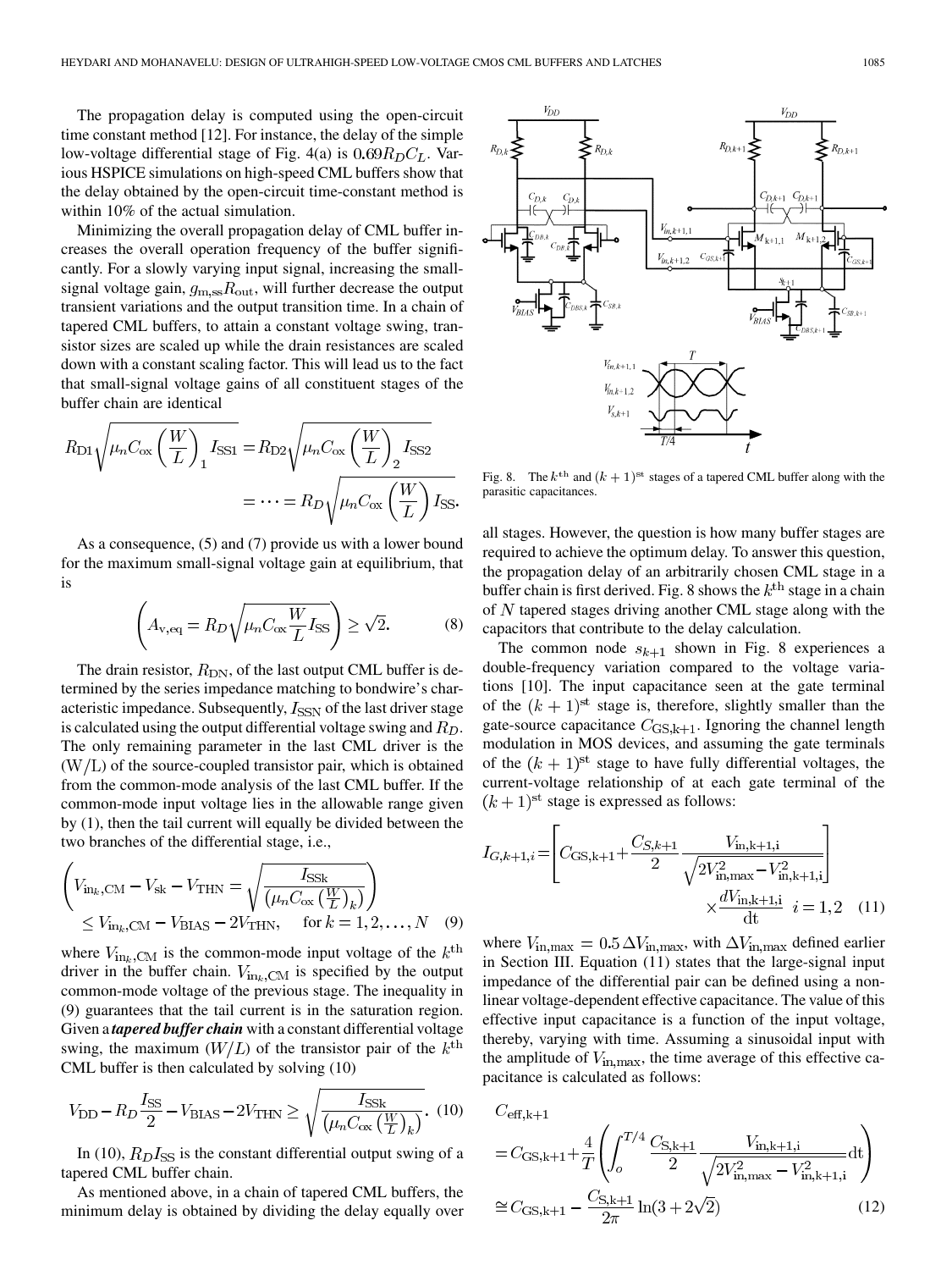

Fig. 9. Multiple stage CML buffers along with the inductive peaking.

where  $\ln(x)$  represents the natural logarithm of x. In fact, it is easily shown that input capacitance of seen at the input gate terminal of the  $(k + 1)$ <sup>st</sup> stage is less than  $C_{\text{GS},k+1}$ . This highlights the advantage of the differential pair in high frequency compared to the static CMOS inverters.

The 50% delay of the  $k^{\text{th}}$  stage is as follows:

$$
t_{d,k} = 0.69 R_{D,k} (C_{\text{DB},k} + C_{\text{eff},k+1}). \tag{13}
$$

As a generalization to the single-stage delay calculation, consider a chain of tapered CML buffers driving a lossless transmission line with a characteristic impedance of  $Z_0$ . Suppose that the gate aspect ratio of the transistor pair of the last CML line driver is  $X$  times larger than that of the first predriver stage. The total propagation delay of the buffer chain is readily calculated

$$
t_d = \sum_{k=1}^{N} t_{d,k} = 0.69 \text{NR}_{D1}(C_{\text{DB1}} + X^{1/N} C_{\text{eff},1}).
$$
 (14)

Interestingly, the functional dependence between delay and the number of stages (or taper factor) is similar to the one in a CMOS buffer chain first proposed in [\[13](#page-11-0)]. It is proved that the optimum number of stages will be the numerical solution to the following:

$$
X^{1/N_{\rm opt}} = \exp\left[1 + \frac{C_{\rm DB1}}{X^{1/N_{\rm opt}} C_{\rm eff,1}}\right]
$$
 (15)

or in the special case, if  $C_{DB1} \ll C_{\text{eff,1}}$  then,  $N_{\text{opt}} = \ln(X)$ which is a well-known result.

To further increase the bandwidth (reduce the delay), the intermediate stages (including the last stage) use inductive peaking as demonstrated in Fig. 9.

In addition, the inductor in series with the drain resistor delays the current flow through the branch containing the resistor, making more current available for charging the device capacitors, and reducing the rise and fall times. From another perspective, the addition of an inductance in series with the load capacitance introduces a zero in the transfer function of the CML stage which helps offset the roll-off due to parasitic capacitances. For any intermediate CML stage, the optimized value of the inductor is easily obtained. Since each CML stage is neutralized by cross-connected capacitors,  $C_{\text{Di}}$ , the equivalent half-circuit model corresponding to the  $i<sup>th</sup>$  intermediate stage is roughly modeled by the circuit shown in Fig. 10(a).



Fig. 10. (a) CML stage. (b) Equivalent circuit for the half-circuit model.

The equivalent circuit shown in Fig. 10(b) is a second-order circuit that exhibits an overshoot in its magnitude response. A straightforward calculation reveals that to achieve a maximally flat frequency response, we must have [\[12](#page-11-0)]

$$
L_{D,i-1} = \frac{R_{Di}^2 C_{o,i}}{1 + \sqrt{2}}
$$
 (16)

which results in an increased bandwidth that is about 1.7 times larger than the unpeaked case [[12\]](#page-11-0). Inductance values are scaled with the same taper factor as the drain resistors, to retain a constant delay per each stage.

## V. DEVICE MISMATCH

The analysis undertaken in Sections III and IV assume that all devices are identically matched. In practice, the inaccuracies in manufacturing process introduce device mismatches. Mismatches cause three major effects on the performance of the circuits, and in particular the CML buffers [\[10](#page-11-0)]: 1) dc offset; 2) finite even–order distortion; and (3) lower common-mode rejection. Details about each of these effects can be found in [[10\]](#page-11-0).

Focusing on the multistage tapered CML buffer shown in Figs. 7 and 9, the most significant effect of the dc offset is to drive the conducting transistors of latter stages of the tapered CML buffer into triode region. This observation suggests that the last stages of the tapered buffer are exposed to the performance degradation more seriously than the first stages within the CML tapered buffer. For example, the input offset voltage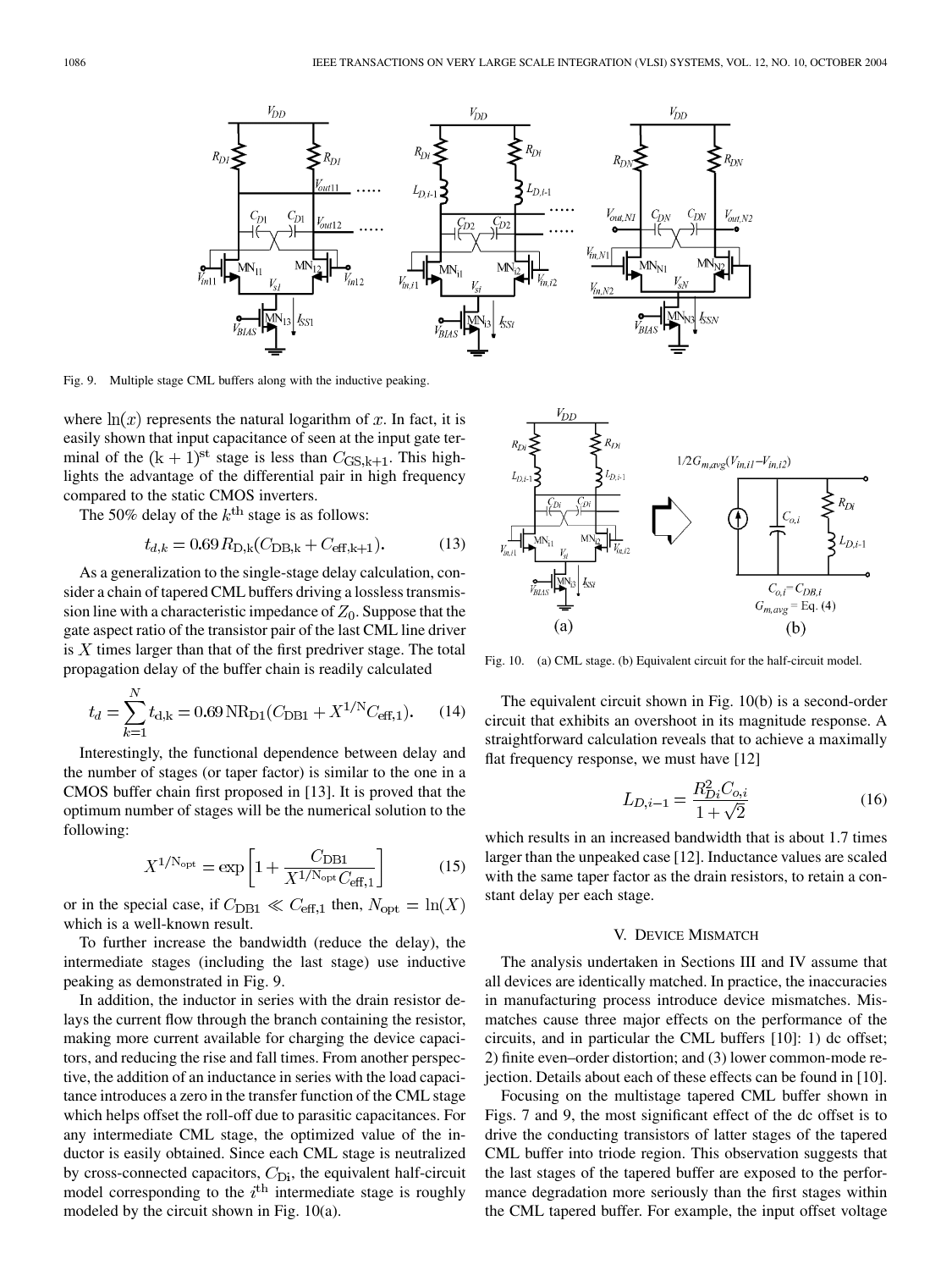of the  $M<sup>th</sup>$  CML stage of an N-stage tapered CML buffer is added to the amplified replicas of the offset voltages from previous stages, i.e.,

$$
V_{OS,M} = \sum_{k=1}^{M-1} \left[ \left( \prod_{i=k}^{M-1} A_{v,i} \right) V_{OS,\text{in}_k} \right] + V_{OS,\text{in}_M}
$$
  
for  $M = 2, 3, ..., N$  (17)

where  $V_{OS,ink}$  represents the input offset voltage of the  $k$ th stage,  $A_{v,i}$  is the small-signal voltage gain of the  $i^{\text{th}}$  stage. At this point, we establish an analogy between the offset and device noise. In the noise analysis of integrated circuits, the effect of all noise sources in the circuit are referred back to the input, and is represented by input referred noise sources [\[10](#page-11-0)]. The input-referred noise sources indicate how much the input signal is corrupted by the circuit's noise. On the other hand, the output-referred noise does not allow a fair comparison of the performance of different circuits because it depends on the gain (see [\[10](#page-11-0)]).

Similar to the device noise analysis, the overall offset voltage for a chain of  $N$  tapered buffers is referred back to the input and is represented by a voltage source,  $V_{OS,in}$ , i.e.,

$$
V_{\text{OS,in}} = \frac{\sum_{k=1}^{N-1} \left[ \left( \prod_{i=k}^{N-1} A_{v,i} \right) V_{\text{OS,in}_k} \right] + V_{\text{OS,inN}}}{\prod_{i=k}^{N-1} A_{v,i}}
$$

$$
= V_{\text{OS,in1}} + \frac{V_{\text{OS,in2}}}{A_{v,1}} + \frac{V_{\text{OS,in3}}}{A_{v,1}A_{v,2}} + \frac{V_{\text{OS,in3}}}{A_{v,1}A_{v,2}} + \frac{V_{\text{OS,inN}}}{A_{v,1} \cdots A_{v,N-1}}.
$$
(18)

Interestingly, (18) resembles the Friis equation proposed in [\[14](#page-11-0)] for the overall noise-figure of  $N$  electronic systems in cascade.

Discussions in Section IV showed that the voltage gains of all  $N$  CML stages are identical, which simplifies  $(18)$ 

$$
V_{\rm OS, in} = V_{\rm OS, in1} + \frac{V_{\rm OS, in2}}{A_v} + \frac{V_{\rm OS, in3}}{A_v^2} + \dots + \frac{V_{\rm OS, inN}}{A_v^{N-1}}.
$$
 (19)

The input offset voltage  $V_{OS,ink}$   $(k = 1, ..., N)$  is directly proportional to the equilibrium overdrive voltage, transistor dimension mismatch, and load resistor mismatch [\[10](#page-11-0)]. The number of stages is determined by (15), and cannot be changed. Equation (19) states the input-referred noise voltage is inversely proportional to the voltage gain. An effective way of decreasing the offset voltage  $V_{OS,in}$  is thus to set the voltage gain to its *maximum* allowable value, while ensuring that (9) will be satisfied.

The current tails of the tapered CML buffer are designed using current mirrors. The transistor mismatch results in the current mismatch in current tails [[10\]](#page-11-0). This current mismatch is inversely proportional to  $(W/L)$  of the current tail, which sets a design constraint for the dimension of the reference transistor in the current mirror.

As mentioned earlier, the device mismatch causes the common-mode rejection of each CML stage to be reduced. This, in fact, degrades the superior performance of the CML



Fig. 11. Circuit schematic of a CMOS CML buffer.

buffers in the presence of the power–ground bounce, because the common-mode power–ground bounce, and crosstalk noise are converted to the differential output components, distorting the output differential signal. Furthermore, the common mode to differential mode conversion gain increases with frequency due to the parasitic capacitances of the MOS device [\[10](#page-11-0)]. In a tapered CML buffer, the bias currents of subsequent CML stages are scaled up, while the drain resistances are scaled down. Interestingly, both of these phenomena lead to a decrease of the common-mode to differential-mode conversion gain.

## VI. ULTRAHIGH -SPEED LATCH DESIGN

A CML latch consists of an input tracking stage,  $M_{N1}$  and  $M_{N2}$ , utilized to sense and track the data variation and a crosscoupled regenerative pair,  $M_{N3}$  and  $M_{N4}$ , being employed to store the data. Fig. 11 demonstrates a CMOS CML latch circuitry.

The track and latch modes are determined by the clock signal inputs to a second differential pair,  $M_{N5}$  and  $M_{N6}$ . When the signal  $V_{\text{CLK}}$  is "HIGH," the tail current  $I_{\text{SS}}$  entirely flows to the tracking circuit,  $M_{N5}$  and  $M_{N6}$ , thereby allowing  $V_{\text{out}}$  to track  $V_{\text{in}}$ . In the latch-mode, the signal  $V_{\text{CLK}}$  goes low, the tracking stage is disabled, whereas the latch pair is enabled storing the logic state at the output.

Like CML buffers, a CML latch operates with relatively small voltage swings which is  $2V<sub>THN</sub>$  peak-to-peak differential-mode. Fig. 11 allows us to implement high-speed latch circuit. However, there are several shortcomings involved in the design of the regenerative latch in Fig. 11, that lead to a complete operation failure at very high speed datarates ( $\geq 10$  Gb/s) when the circuit is realized in 0.18  $\mu$ m CMOS technology. The primary limitation is that a single tail current is used for both tracking and latch circuits. Consequently, the bias operations of tracking and latch circuits are tightly related. This will severely limit the allowable transistor sizes for a reliable latch operation. At ultrahigh-speed datarates ( $\geq 10$  Gb/s) the parasitic capacitances of transistors,  $M_{N1}$  and  $M_{N2}$ , degrade the required minimum small-signal gain for a proper tracking operation [(8)]. Therefore, the tail current must be sufficiently high to achieve a wider range of linearity and a larger transconductance. On the other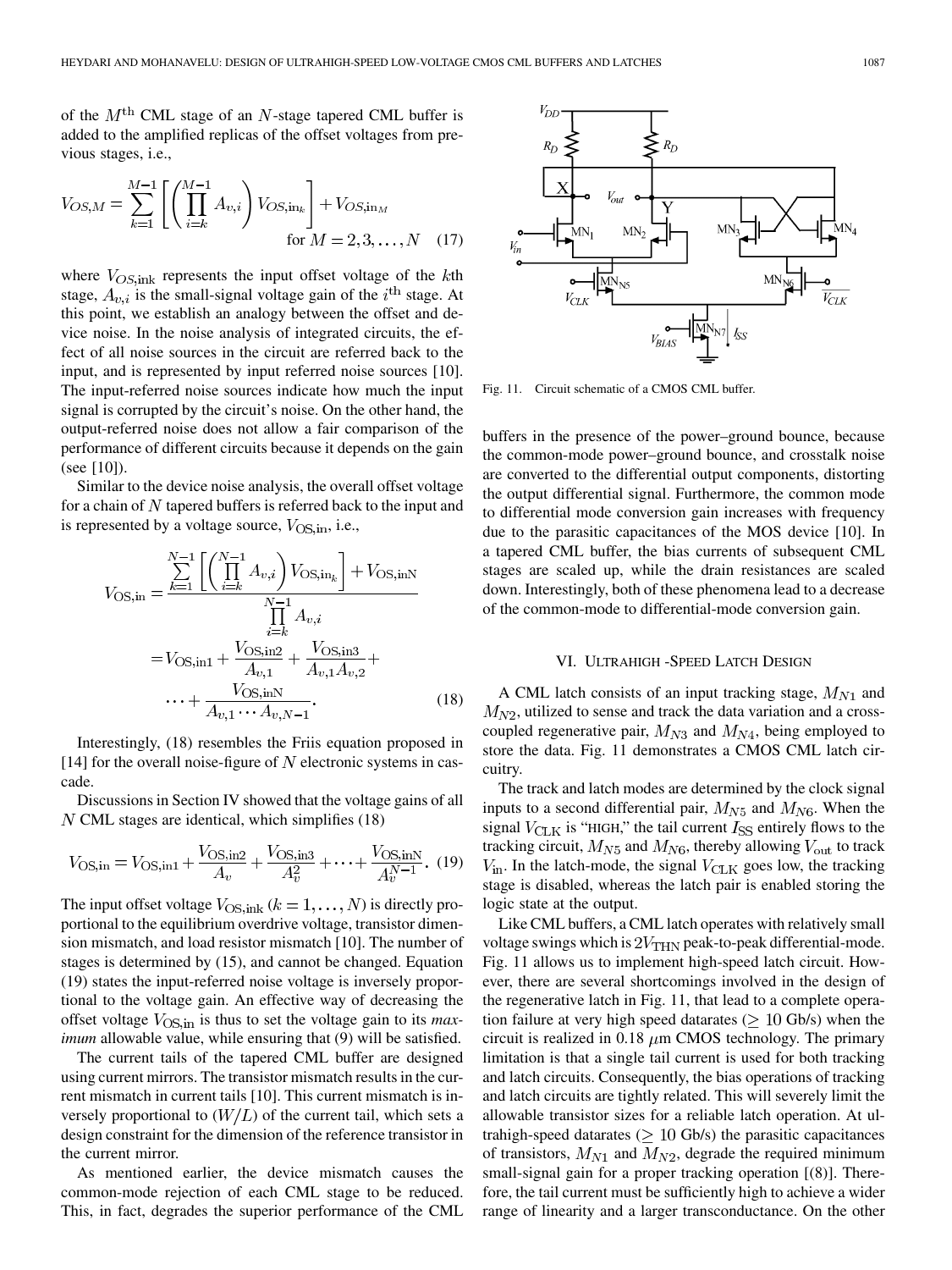

Fig. 12. Circuit schematic of the new CMOS CML latch circuit.



Fig. 13. Circuit schematic of another novel CMOS CML latch circuit capable of operating at ultrahigh-speed datarates.



Fig. 14. (a) CMOS inverters driving two adjacent coupled interconnects that are terminated by CMOS inverters. (b) Two interconnects driven by a CML buffer and coupled to another interconnect which is driven by CMOS inverter.

hand, the latch circuit does not need a large bias current at ultrahigh-frequencies.

To address the aforementioned problems, the regenerative CML latch is modified so that the latch circuit and the tracking circuit use two distinct tail currents. Fig. 12 shows the new CML latch circuit.



Fig. 15. (a) Input and output waveforms of Fig. 14(a). (b) Input and output signals of Fig. 14(b).

As observed in Fig. 12, the tracking stage and the latch stage are now separately optimized for a correct latch operation at ultrahigh-speed. Note that it is important for the source coupled pair transistors to have high gain. This is obviously achieved with larger  $W/L$  for each transistor of the cross-coupled pair. However, this technique greatly limits the driving capability. Therefore the CML latch is followed by a CML buffer to recover the logic level.

There is still one underlying problem that causes a speed limitation on the proposed circuit as well as the conventional counterpart. During each transition from the amplification mode (when  $V_{\text{CLK}}$  is "HIGH") to the latching mode (when  $V_{\text{CLK}}$  is "LOW"), the current tail of the cross-coupled pair must first recharge the capacitances of the cross-coupled pair as it starts drawing current from the output nodes, *X* and Y, and changing the logic state. This will increase the minimum achievable clock period at which the latch circuit works properly.

An alternative to the proposed circuit shown in Fig. 12, is depicted in Fig. 13, where the latch transistor always draws current from the nodes *X* and *Y* and there is no need for the charge to be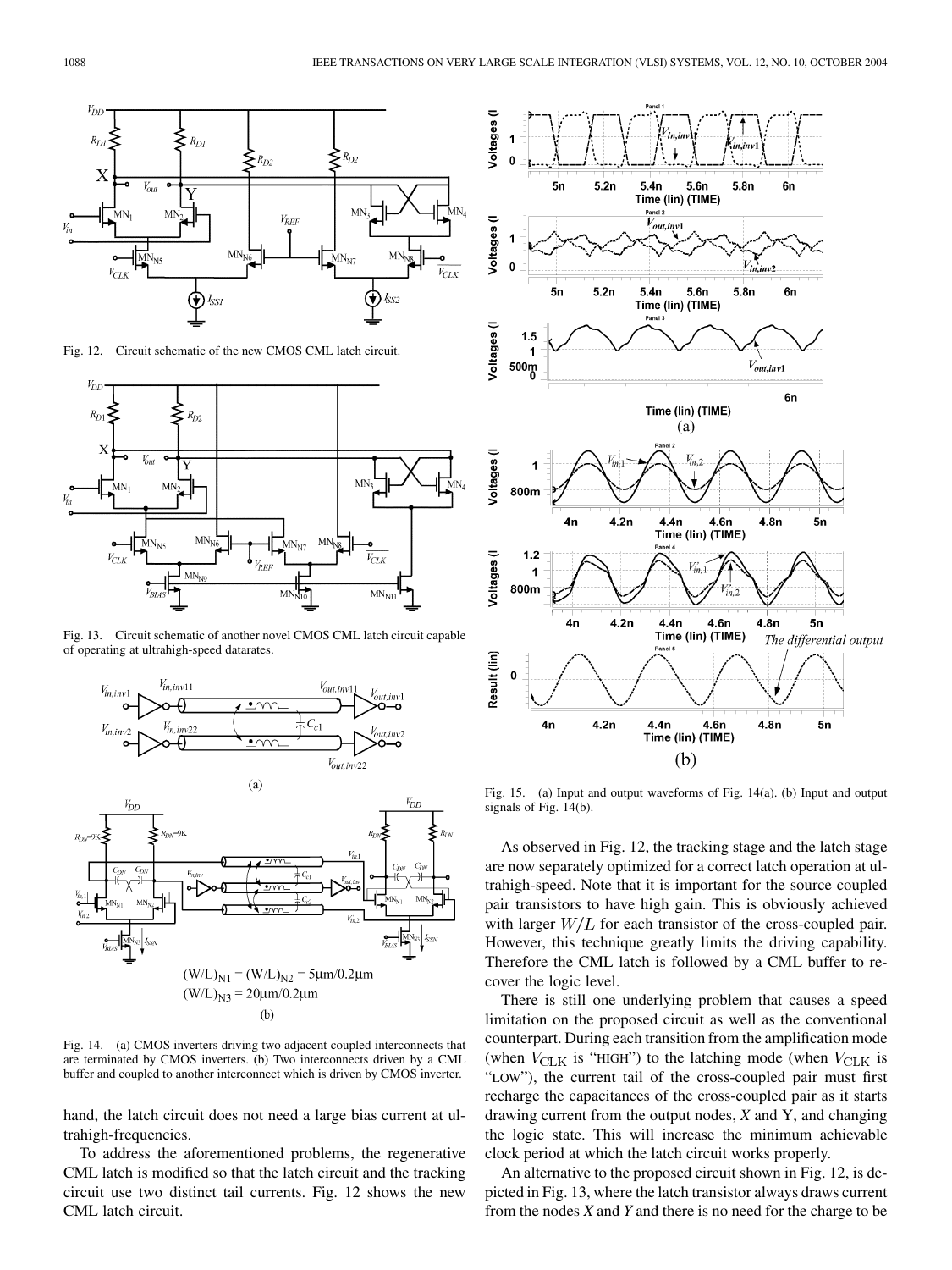

Fig. 16. CML buffer along with on-chip power/ground wires and chip-package interface circuit model.

built up during the latching phase. There are several advantages associated with the circuit of Fig. 13.

Firstly, the new CML latch circuit in Fig. 13 does not suffer from the current spiking seen at the drain of the clock transistors. This phenomenon becomes clear by studying the circuit in the tracking mode when the input signal  $V_{\text{CLK}}$  is "HIGH". During the tracking interval, transistor MN7 is switched on drawing a portion of the tail current and reducing the current spikes. On the other hand, the cross-coupled pair MN3-MN4 is always enabled, hence no current spike takes place during the transition from tracking to latching mode. Experiments in Section 6.4 verify the above observation.

Secondly, an enabled cross-coupled pair during the tacking mode directly contributes to smaller rise and fall times for the output voltages at nodes *X* and *Y*. Recall that a cross-coupled pair exhibits a negative resistance that lowers the equivalent resistance at each node, *X* and *Y*, for a fixed output voltage swing, thereby decreasing rise and fall times of the output voltages.

The new latch circuit, however, consumes more power than the circuits shown in Figs. 11 and 12.

## VII. EXPERIMENTAL RESULTS

In this section the performance of the CML buffer is evaluated by performing experiments on single stage as well as multiple stages of the buffer. Experiments are set up to show the performance of the novel CML latches depicted in Figs. 12 and 13 at 20 GHz datarate. First, the noise susceptibility of the CML buffer is experimentally compared with CMOS inverter. Next, the accuracy of (15) is verified by running HSPICE simulation on a chain of CML buffers. The effect of inductive peaking on the bandwidth and speed enhancement will be investigated. Finally, the performance of CML latch circuits demonstrated in Figs. 12 and 13 are compared against the conventional CML latch shown in Fig. 11.

## *A. Noise Performance*

A CML buffer exhibits a superior noise performance compared to a conventional CMOS inverter, particularly because environmental noise sources (e.g., crosstalk, power–ground noise) appear as common-mode signals. This will be experimentally verified by performing the following experiment.

First, crosstalk noise is emulated using parallel interconnects located within close proximity of each other, as depicted in Fig.  $14(a)$  and  $(b)$ .

To have a performance comparison, we place, first, a CMOS inverter, and then, a CML buffer at the outputs of coupled interconnects, one at a time [Fig. 14(a) and (b)]. To highlight the superiority of noise performance of the CML buffer, the middle line in Fig. 14(b) will be driven by a CMOS inverter. The noise coupled from this line to its neighboring lines is the same and has the large amplitude. The input signal frequency for all CMOS inverters is 3.3 GHz, while it is 3.5 GHz for CML buffers. As a consequence, this experiment also shows the performance of CML buffer in the presence of harmonic distortion. All circuits are designed using  $0.18 \mu m$  standard CMOS process.

Fig. 15(a) and (b) demonstrate the output signals of CMOS inverter and CML buffer, respectively. The experiment is set up to demonstrate the worst-case scenario in which the noise fluctuation and the voltage waveform are  $180^\circ$  out of phase. The plots in this slide show the input and output voltage waveforms of the CMOS inverters. The first plot in Fig. 15(a) shows the input waveforms. The second plot shows the outputs at the output terminals of transmission lines. These signals are also the inputs to the following CMOS inverters. The third plot indicates the output of last inverter stage. Similarly, the first plot in Fig. 15(b) shows the two inputs given to the input terminals of the first CML buffer. The second plot shows the outputs  $V'_{in,1}$  and  $V'_{in,2}$ at the output terminals of transmission lines. These signals are also the inputs to the following CML buffer. The third plot indicates the output of the last CML stage.

As observed in Fig. 15(a), the output voltage  $V_{\text{out,inv1}}$  of the CMOS inverter in Fig. 14(a) does not have a rail-to-rail swing because of the crosstalk noise effect from the other adjacent line. In fact, this CMOS inverter is incapable of generating a logic "LOW". On the other hand, the functionality of a CML buffer remains intact in the presence of the coupling noise from a neighboring line, as seen in Fig. 15(b).

A CML buffer also shows a better performance in the presence of power/ground noise than a CMOS inverter. Noise on power and ground wires have very small degrading effects on the differential output voltage. Fig. 16 demonstrates a circuit that emulates the actual scenario where on-chip power/ground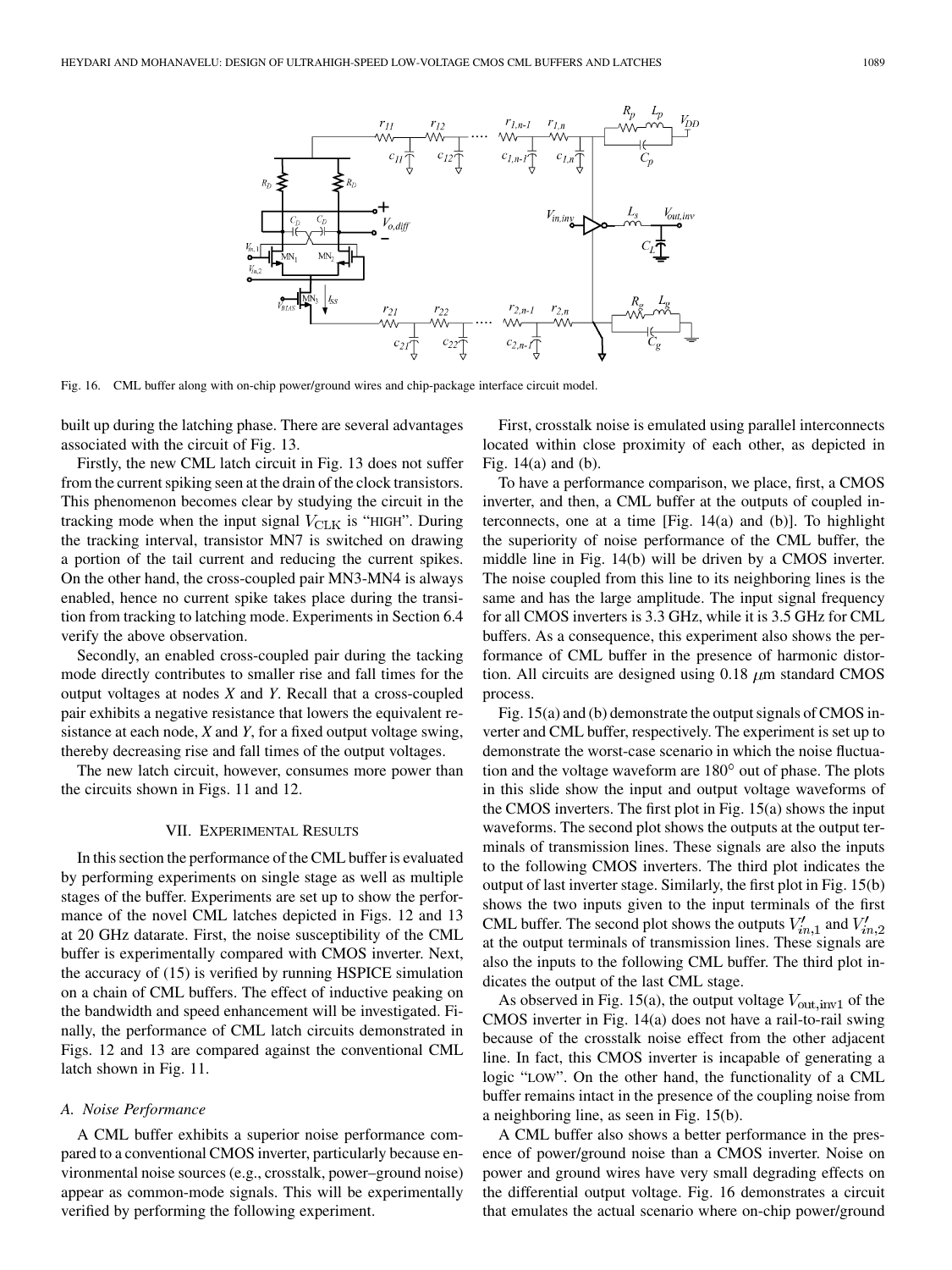

Fig. 17. (a) On-chip ground, input bias voltage of the tail current. (b) Single-ended output voltages of the CML buffer. (c) The differential output voltage of the CML buffer.

wires are modeled using distributed *RC* circuits; and the chip-package interface parasitics including parasitics associated with bondwires and package traces are modeled using  $(R_p, L_p, C_p)$  and  $(R_q, L_q, C_q)$ . A static CMOS inverter driving an off-chip load generates Power/ground fluctuations. Shown in Fig. 17(a)–(c) are the on-chip power/ground waveforms, the single-ended outputs and the differential output of the CML buffer. The differential architecture is capable of filtering the common-mode noise and generates a clean differential output with a maximum of approximately 0.4 V.

#### *B. Tapered CML Buffer Experiment*

Similar to a CMOS tapered buffer, a single CML buffer might not be sufficient to drive an off-chip load. There are, however, more design tradeoffs involved in the design of a CML tapered buffer than in a CMOS tapered buffer. A superior high-frequency performance in a CML buffer is guaranteed only if the design guidelines explained thoroughly in Section III to be taken into consideration.

Fig. 18(a) plots propagation delay as a function of number of CML stages for different values of X, where X is the ratio between the off-chip load impedance and the load impedance of the first predriver stage. In practice, X is between  $30-100$ . The optimum number of buffer stages will thus be between 3 and 4 versus number of stages for tapered CMOS buffer designed in 0.18  $\mu$ m CMOS process. The delay variation in terms of the number of stages for CML tapered buffer and CMOS tapered buffer are almost identical. However, the total propagation delay of a CML buffer chain for a given value of  $X$  is less than that of CMOS buffer chain, which is in accordance with what is expected. Remember that 50% propagation delay of a CMOS inverter is inversely proportional to nMOS and pMOS transconductance parameters and directly proportional to the load capac-



Fig. 18. (a) Delay versus number of stages for CML tapered buffer chain. (b) Delay versus number of stages for CMOS tapered buffer chain.

itance [[1\]](#page-11-0). According to (13), the propagation delay of a CML buffer is directly proportional to the load capacitance (similar to a CMOS inverter) and the drain resistance. A larger threshold voltage and a lower drift velocity associated with a pMOS transistor cause the propagation delay of a CMOS inverter to be larger than that of a CML buffer that uses the same transistor size [Fig.  $18(a)$  and  $(b)$ ].

## *C. Inductive Peaking*

The inductive peaking was proposed as an efficient and simple circuit technique to speed up the buffer's response.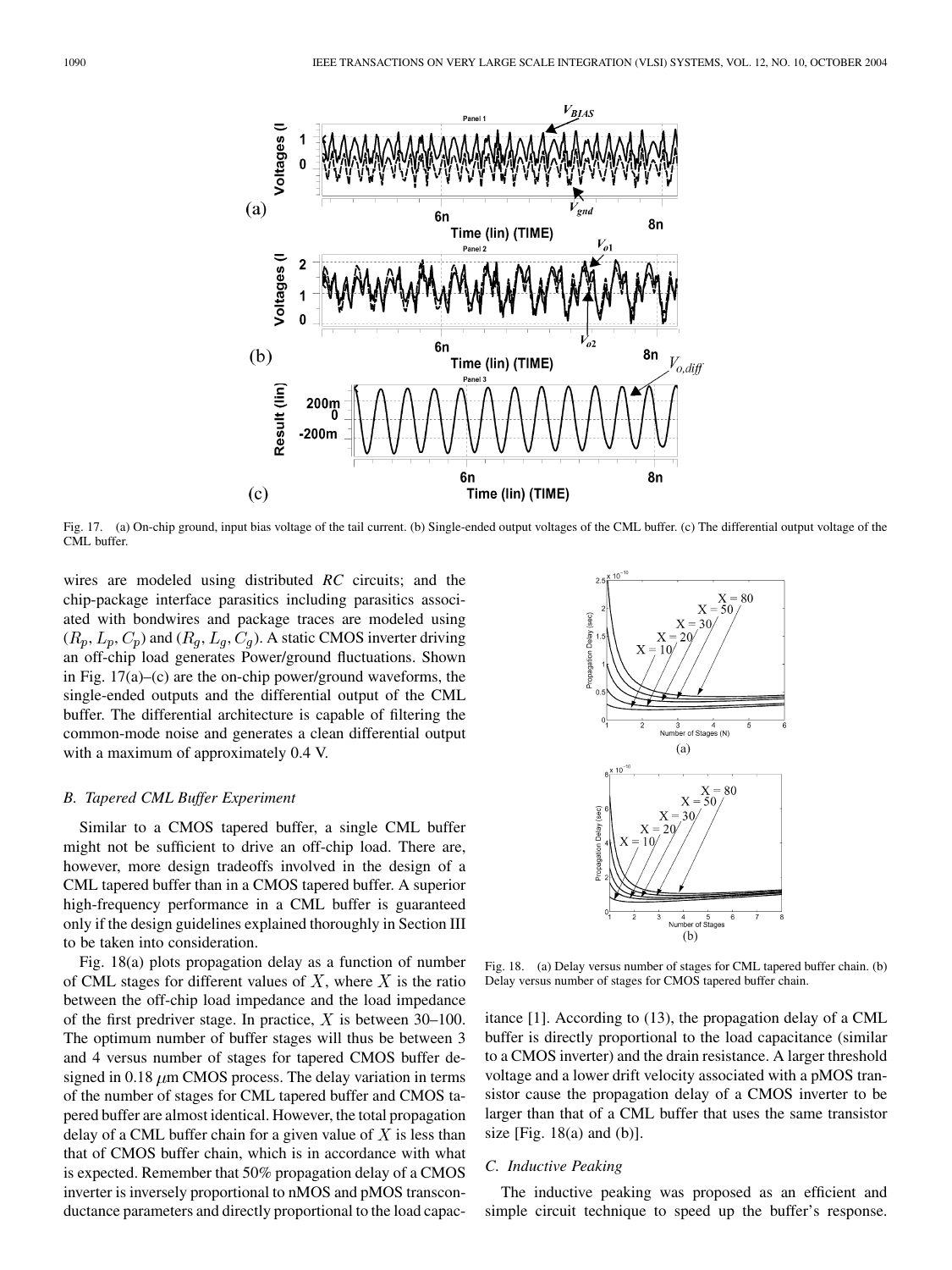

Fig. 19. (a) Single stage CML buffer with inductive peaking. (b) Input and output waveforms of a CML buffer without inductive peaking. (c) Input and output waveforms of a CML buffer with inductive peaking.

Fig. 19(b) and (c) demonstrate the differential output voltage of a CML buffer without and with the inductive peaking [as depicted in Fig. 19(a)], respectively. The inductance value is 2 nH and signals are running at 5 GHz which is the frequency set forth in SONER/SDH OC-48. The output voltages of CML buffer in the presence of inductance will have larger amplitude and as a result faster rise and fall times.

## *D. CML Latch*

The performance comparison of the latch circuits are made by separately incorporating these latches in an ultrahigh-speed flip-flop that retimes the input data with a rate of 20 Gb/s using a half-rate clock signal at 10 GHz that is locked to the input data.



Fig. 20. Voltage waveforms at the output of a flip-flop consisting of two conventional latch circuits of Fig. 11.



Fig. 21. Voltage waveforms at the output of a flip-flop consisting of two new latch circuits of Fig. 12.

The actual outputs are differential 10 Gb/s data streams demultiplexed from a 20 Gb/s data stream. Four latches are used to create a double-edge triggered flip-flop. The first latch of the flip-flop drives a single latch while second latch of the flip-flop drives a CML buffer.To perform a meaningful and sound comparison, all latches are designed to be identical in terms of the current levels, transistor sizes and drain resistors. The proposed CML latch circuit in Fig. 12 has a superior performance compared to the one shown in Fig. 11 at ultrahigh-frequencies  $($ GHz) for the input datarate. Figs. 20 and 21 demonstrate outputs of the master-slave flip-flop circuits consisting of latch circuits of Figs. 11 and 12 at 20 GHz datarate, respectively. The output nodes of the flip-flop that is made up of conventional CML latches generate large ringings that can yield operation failure (*cf*. Fig. 20). The ringings are largely reduced at the output voltages of the flip-flop consisting of latch shown in Fig. 12. Besides, the output signal transients are smaller compared to those in the conventional flip-flop circuit. Fig. 22 shows the output voltages of the flip-flop based on the latch circuit of Fig. 13. The output voltages exhibit even smaller rise and fall times and sharper transition edges compared to both (20) and (21).

As illustrated in Section V, the latch circuit in Fig. 13 also diminishes the current spikes at the tail current. This observation is verified by comparing the current waveforms of Figs. 23–25 for the latch circuits shown in Figs. 11–13, respectively. While the tail currents  $MN_{N5}$ - $MN_{N6}$  of the latch Fig. 11, and the tail currents  $MN_{N5}$  and  $MN_{N8}$  of the latch in Fig. 12 exhibit spikes,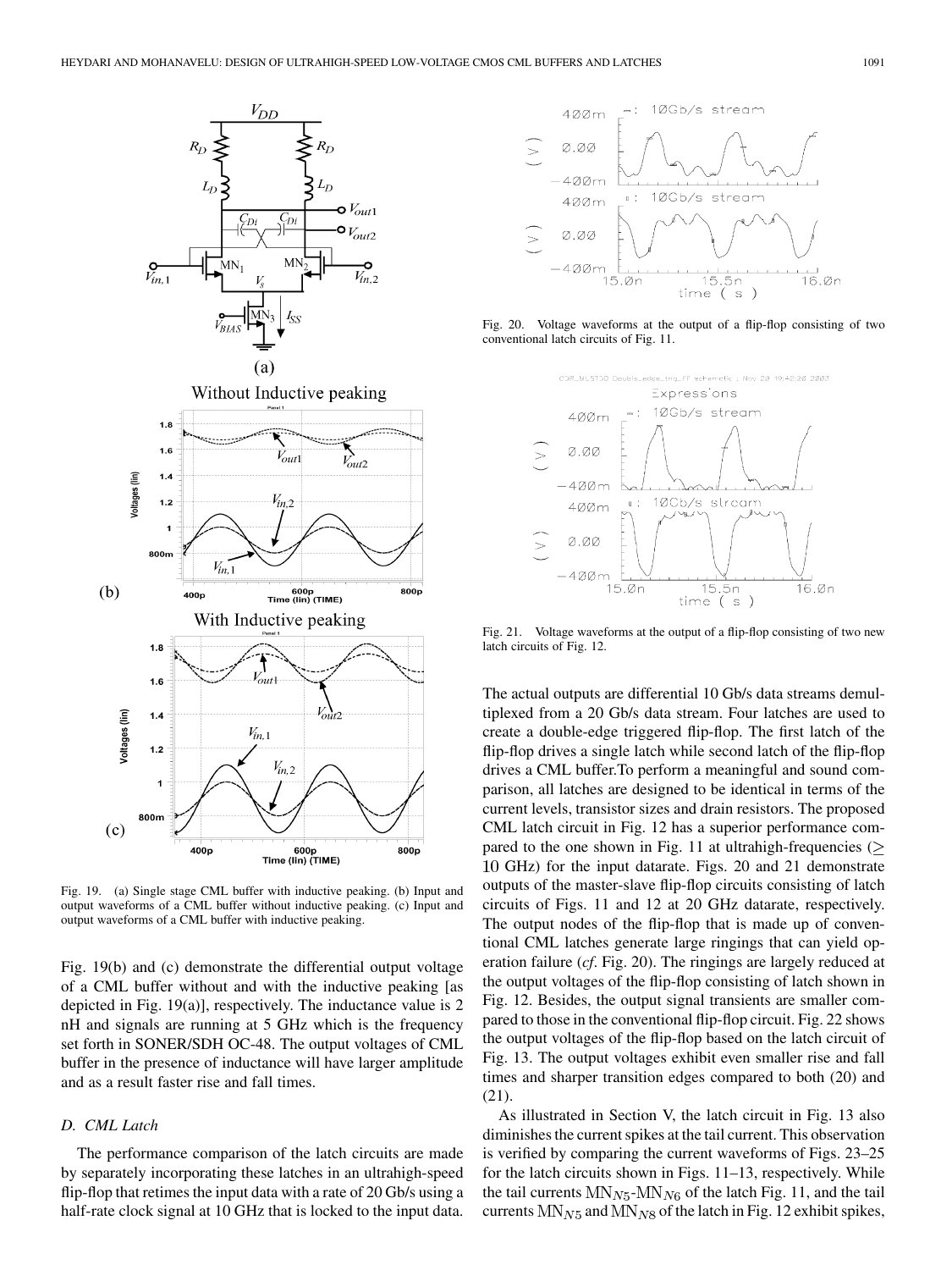<span id="page-11-0"></span>





Fig. 23. Current waveforms of the tail currents  $MN_{N5}$  and  $MN_{N6}$  of the conventional latch in Fig. 11.







Fig. 25. Current waveforms of the tail currents  $MN_{N5}$  and  $MN_{N8}$  of the new latch in Fig. 13.

the tail currents  $MN_{N5}$  and  $MN_{N8}$  of the latch circuit in Fig. 13 does not show any spike.

#### VIII. CONCLUSIONS

In this paper we investigated important problems involved in the design of a CML buffers and latches. A new design procedure to systematically design a chain of tapered CML buffers was proposed. We proved that the differential architecture of a CML buffer makes it functionally robust in the presence of environmental noise sources (e.g., crosstalk, power/ground noise). Two new 20 GHz regenerative latch circuits were introduced. Experimental results show higher performance for the new latch architectures compared to the conventional CML latch circuit. It was also shown, both through the experiments and by using efficient analytical models, why CML buffers are better than CMOS inverters in high-speed low-voltage applications.

#### ACKNOWLEDGMENT

The authors thank Jazz Semiconductor, Inc., Newport Beach, CA, for providing the device and simulation data, and in particular, M. Racanelli and P. Colestock for their help and support.

#### **REFERENCES**

- [1] J. Rabaey, *Digital Integrated Circuits: A Design Perspective*. Englewood Cliffs, NJ: Prentice-Hall, 1996.
- [2] B. Razavi, "Prospects of CMOS technology for high-speed optical communication circuits," *IEEE J. Solid-State Circuits*, vol. 37, pp. 1135–1145, Sept. 2002.
- [3] M. Mizuno, M. Yamashina, K. Furuta, H. Igura, H. Abiko, K. Okabe, A. Ono, and H. Yamada, "A GHz MOS adaptive pipeline technique using MOS current-mode logic," *IEEE J. Solid-State Circuits*, vol. 31, pp. 784–791, June 1996.
- [4] K. Iravani, F. Saleh, D. Lee, P. Fung, P. Ta, and G. Miller, "Clock and data recovery for 1.25 Gb/s ethernet tranceiver in 0.35  $\mu$ m CMOS," in *Proc. IEEE Custom Integrated Circuits Conf.*, May 2001, pp. 261–264.
- [5] H.-T. Ng and D. J. Allstot, "CMOS current steering logic for low-voltage mixed-signal integrated circuits," *IEEE Trans. VLSI Syst.*, vol. 5, pp. 301–308, Sept. 1997.
- [6] A. Tanabe, M. Umetani, I. Fujiwara, K. Kataoka, M. Okihara, H. Sakuraba, T. Endoh, and F. Masuoka, " $0.18 - \mu m$  CMOS 10-Gb/s multiplexer/demultiplexer ICs using current mode logic with tolerance to threshold voltage fluctuation," *IEEE J. Solid-State Circuits*, vol. 36, pp. 988–996, June 2001.
- [7] H.-D. Wohlmuth, D. Kehrer, and W. Simburger, "A high sensitivity static 2:1 frequency divider up to 19 GHz in 120 nm CMOS," in *Proc. IEEE Radio Frequency Integrated Circuits (RFIC) Symp.*, June 2002, pp. 231–234.
- [8] M. H. Anis and M. I. Elmasry, "Self-timed MOS current mode logic for digital applications," in *Proc. IEEE Int. Conf. ASIC/SOC*, 2002, pp. 193–197.
- [9] -, "Self-timed MOS current mode logic for digital applications," in *Proc. IEEE Int. Symp. Circuits and Systems*, vol. 5, May 2002, pp. 113–116.
- [10] B. Razavi, *Design of Analog CMOS Integrated Circuits*. New York: McGraw-Hill, 2001, pp. 101–134.
- [11] S.-M. Kang and Y. Leblebichi, *CMOS Digital Integrated Circuits: Analysis and Design*. New York: McGraw-Hill, 1999.
- [12] T. H. Lee, *The Design of CMOS Radio-Frequency Integrated Circuits*. Cambridge, U.K.: Cambridge Univ. Press, 1998.
- [13] N. Hedenstierna and K. O. Jeppson, "CMOS circuit speed and buffer optimization," *IEEE Trans. Computer-Aided Design*, vol. CAD-6, pp. 270–281, Mar. 1987.
- [14] H. T. Friis, "Noise figure of radio receivers," *Proc. IRE*, vol. 32, pp. 419–422, July 1944.